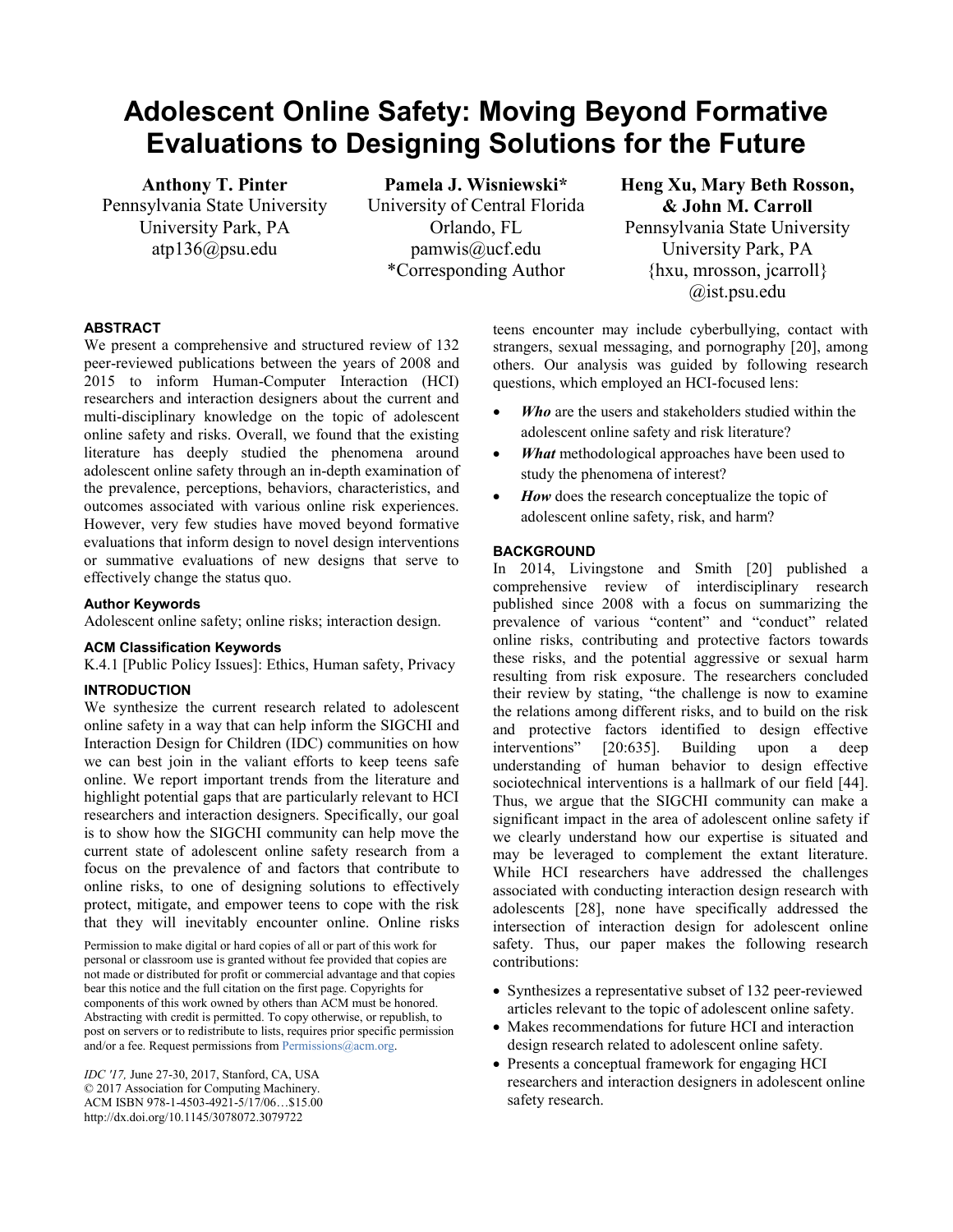#### **METHODS**

We conducted a structured literature review, which consisted of three distinct stages: 1) literature search, 2) relevancy coding, and 3) article content coding. Approximately eight months elapsed between the first round (February 2015) of our literature search and the last (November 2015). In Round 1, we queried three electronic databases (ACM Digital Library, PsychInfo, and Web of Science) that span the interdisciplinary domains that study adolescent online safety and risks. We limited our search to peer-reviewed journals and conferences and used seven keywords based on prior literature [42] in combination with the words "adolescent" or "teen" to capture relevant literature. Keywords included: "technology use," "online safety," "online risk," "information privacy," "sexual solicitation," "cyberbullying," "online harassment," "pornography," and "explicit content."

For Rounds 2-4 of our literature search, we crossreferenced the citations from the previous round to identify additional salient articles. We stopped at the fourth iteration because the number of relevant articles fell from 52 in Round 1 to only eight in Round 4, signaling that we had reached a reasonable level of saturation. Near the end of 2015, we conducted a fifth iteration in order to capture articles published during the months between the initial literature search and the composition of our review. Our literature search identified a total of 232 articles that were then coded for relevance. Next, we reviewed these articles to ensure that they met certain threshold criteria prior to inclusion in our review. A total of 132 articles met these inclusion criteria:

- 1. Peer-reviewed published work (conference or journal).
- 2. Published between 2008 and 2015.
- 3.Involved teens and/or parents of teens (ages 13-17).
- 4. Focused on online activities (not offline).
- 5.Involved some aspects of online safety and/or risks (not just general technology use).

Finally, the 132 relevant articles were coded based on a structured codebook. Two coders coded the entire article set independently and inter-rater reliability between the coders was calculated using Cohen's kappa [13]. In cases where codes were not mutually exclusive, we applied multiple and double counted codes. **Table 1** summarizes each dimension coded and the IRR metrics averaged across all five rounds. Our results are presented based on these dimensions.

#### **SYNTHESIZING PAST RESEARCH**

#### **Country of Origin: A U.S. Centric Focus**

Twenty-six countries were represented in the article set, with the majority of articles originating in the United States (44%). The Netherlands and Great Britain were the next largest, representing 9% and 8% of articles, respectively. Only 5% of the studies in our sample studied safety and risks multi-nationally. Of these, one compared adolescents in Canada and China [19], another U.S. and Finland [26], and the others studied adolescents from multiple European countries, e.g., [34]. Comparative studies often confirmed that different cultural and national groups had significantly different online experiences and outcomes [3].

#### **Subject of Study: A Reliance on Teen Self-Reports**

As might be expected, 83% of the articles focused specifically on teens as research subjects; 13% included the perspectives of parents and teens, 2% focused only on parents [1], and another 2% involved external sources of influence, such as teachers, school staff, and counselors [31]. Of the teen-focused studies, 83% conducted selfreported surveys where researchers asked teens to quantify their own online risk experiences and behaviors. The researchers then inferred statistically significant relationships among the variables of interest. Fewer studies involving teens used more nuanced techniques such as interviews (9%), focus groups (9%), or analysis of publically available data (2%). Only 6% of the studies used multi-method approaches. Studies that involved both teens and parents focused on how different parental mediation strategies influenced teens' online risk behaviors and experiences. Meanwhile, studies focused solely on parents often examined how they directly contributed to their teens' online safety through their own actions.

| <b>RO</b> | <b>Dimension</b>    | <b>Description (Codes)</b>                                                                                                                                | Cohen's $\kappa$ |
|-----------|---------------------|-----------------------------------------------------------------------------------------------------------------------------------------------------------|------------------|
| Who?      | Country             | The country from which the participants originated (Country Code)                                                                                         | 0.92             |
|           | Subject of Study    | Type of participants included in the study (Teen, Parent, Both, Other)                                                                                    | 0.81             |
| What?     | Time Horizon        | Time frame the study was conducted (Cross-sectional or Longitudinal)                                                                                      | 0.88             |
|           | Approach            | The type of data collection/analysis that was conducted (Qualitative, Quantitative, Mixed)                                                                | 0.90             |
| How?      | Online Risk Type    | Type of online risk studied. Multiple codes permitted (Information Breaches, Cyberbullying,<br>Sexual Solicitations, Exposure to Explicit Content, Other) | 0.87             |
|           | <b>Risk Context</b> | Whether the researchers studied online risks as an outcome or after the risk had occurred<br>(Pre-exposure, Post-exposure)                                | 0.75             |
|           | Intervention        | Whether the research implemented any type of intervention, system, or program (Yes, No)                                                                   | 0.76             |

**Table 1: Structured Codebook and Reliability Metrics**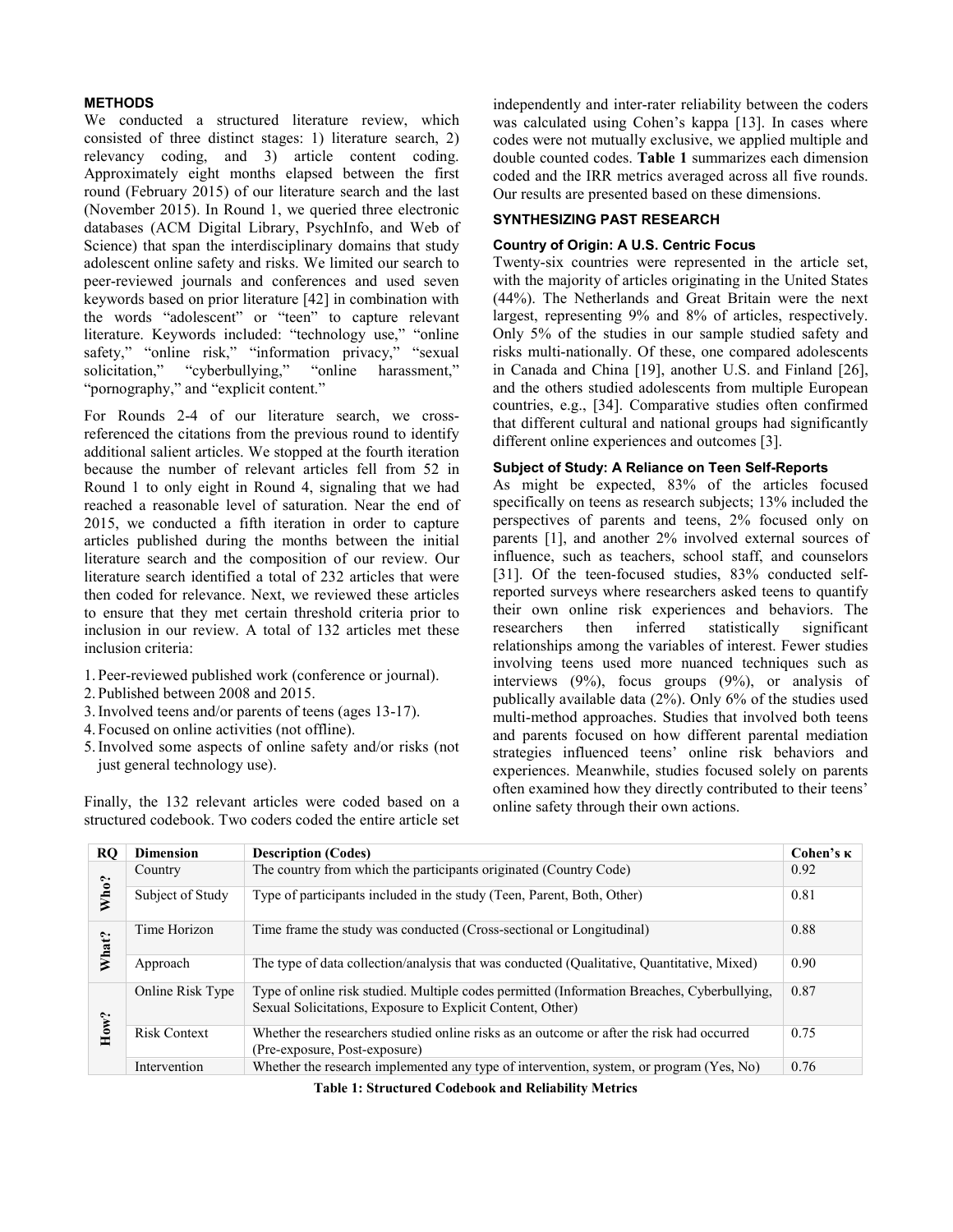#### **Time Horizon and Approach: A Snapshot in Time**

Cross-sectional studies dominated this literature with 85% of our articles basing their analyses on a single snapshot of time. Of the cross-sectional studies, 74% conducted quantitative surveys, 16% took qualitative approaches, and 10% employed mixed quantitative and qualitative methods. Of the more novel approaches, Menesini et al. took a scenario-based survey approach, which covered a range of online behaviors and asked teens whether they felt each scenario was cyberbullying or not [22]. Of the longitudinal studies, nearly half (47%) had time horizons that were less than one year. Most (90%) were quantitative in nature. Only three of the studies leveraged multi-year, longitudinal designs that tracked the same sample of teens over a period of time. For instance, Sumter et al. (2012) found over the course of two years that offline and online peer victimization were significantly correlated and negatively impacted perceived life experience [36].

# **Risk Types: A Considerable Focus on Cyberbullying**

We identified four typical online risk categories within the articles reviewed: 1) harassment and cyberbullying (66% of articles), 2) privacy or information breaches (33%), 3) sexual solicitations or encounters (23%), and 4) exposure to explicit content (22%). 69% of the articles focused only on one risk category, even though the associations between multiple online risks were consistently confirmed within the literature. For example, sexual solicitations and exposure to explicit content were significantly associated [38], and information disclosures were tied to privacy-related risks, which increased overall risk exposure [3,18]. We also noted considerable variation in how each article defined risk. Generally, any information disclosure or communication with strangers online was considered risky, as well as unsafe disclosures made to known others.

#### **Risk Context: A Mindset of Risk-Aversion**

The majority (69%) of the articles framed online risk exposure as a dependent variable with the intention of identifying the factors that contribute to the likelihood of risk occurrence and minimizing future risk exposure (i.e., pre-exposure). Fewer studies examined what happened after risks actually occurred (i.e., post-exposure). Of these articles, 54% investigated negative outcomes or harm resulting from exposure (e.g., loneliness [7], psychosomatic symptoms [24], and lower life satisfaction [6]), while 46% studied coping responses in response to exposure. For instance, studies found that teens rarely seek adult help when exposed to online risks [34], but do seek support from their personal peer networks [32]. Teens also take protective measures against risk exposure [32], especially when they have a heightened level of privacy concern [18].

# **Interventions: Few Solutions for Mitigating Online Risks**

There were only six articles (4.5%) that implemented or implied any kind of intervention as part of their research programs. These interventions fell into three categories: 1) design interventions, 2) parental monitoring software, and 2) educational programs. Four of the articles took designbased approaches for conceptualizing new (yet hypothetical) technologies for addressing adolescent online safety. Lwin et al. [21] examine the interplay between parental mediation and the use of a warning message as a safeguard for protecting children and teens from disclosing personal information in online e-commerce contexts. The three other articles took participatory design approaches; for instance Emanuel and Fraser [9] worked with teens to design their own avatars and asked about identity and privacy, while Garaigorbil and Martinez-Valderray [12] created an educational program called Cyberbully 2.0, which they found to be effective in reducing traditional and online bullying perpetration and victimization.

# **LOOKING TOWARD THE FUTURE**

Given the state of the current literature, we make the following recommendations for future research that addresses adolescent line safety.

# **Differentiating between Online Safety, Risk, and Harm**

Livingstone and Smith make the point that harm is only a potential outcome of risk exposure [20]. Our previous work [40,41,43] argues that many of the existing studies around adolescent online safety have predominantly taken an "abstinence-only" approach to by trying to reduce riskexposure as a symptom of "unhealthy" online engagement. Our literature review confirmed these assertions; after systematically reviewing the literature, we found that more studies (69%) focused on factors leading to or away from risk as opposed to confirming whether exposure actually resulted in negative outcomes. We also found an overwhelming trend that adolescent online safety is predominantly studied in direct relation to online risks. In focusing solely on reducing exposure, much of the literature implicitly equates risk exposure to harm. As such, the concepts of privacy and safety have often been confounded [10], implying that if teens would just disclose less personal information about themselves online, then they would be safer due to less exposure. We caution against such privacyfocused recommendations as they do not align well with teens' over-arching goals for why they engage online with others; research has confirmed that teens are aware of risks posed by their online personal disclosures, but value the relational benefits over the potential risks [5].

In fact, by shielding teens from online risk exposure, we may actually be causing more harm than good. For instance, boyd [4] cautions us against such approaches because fear-based paternalism can push us to overprotect teens, which may hinder developmental processes that are vital to teaching teens how to protect themselves. Hartikainen et al. [14] also found that enhancing parentteen communication and trust building was superior to more control-based approaches. Our recent diary study of teens' weekly online risk experiences illustrated how teens are often able to cope with, resolve, and even benefit by learning from their personal online risk experiences [43], showing some level of agency in their own online safety.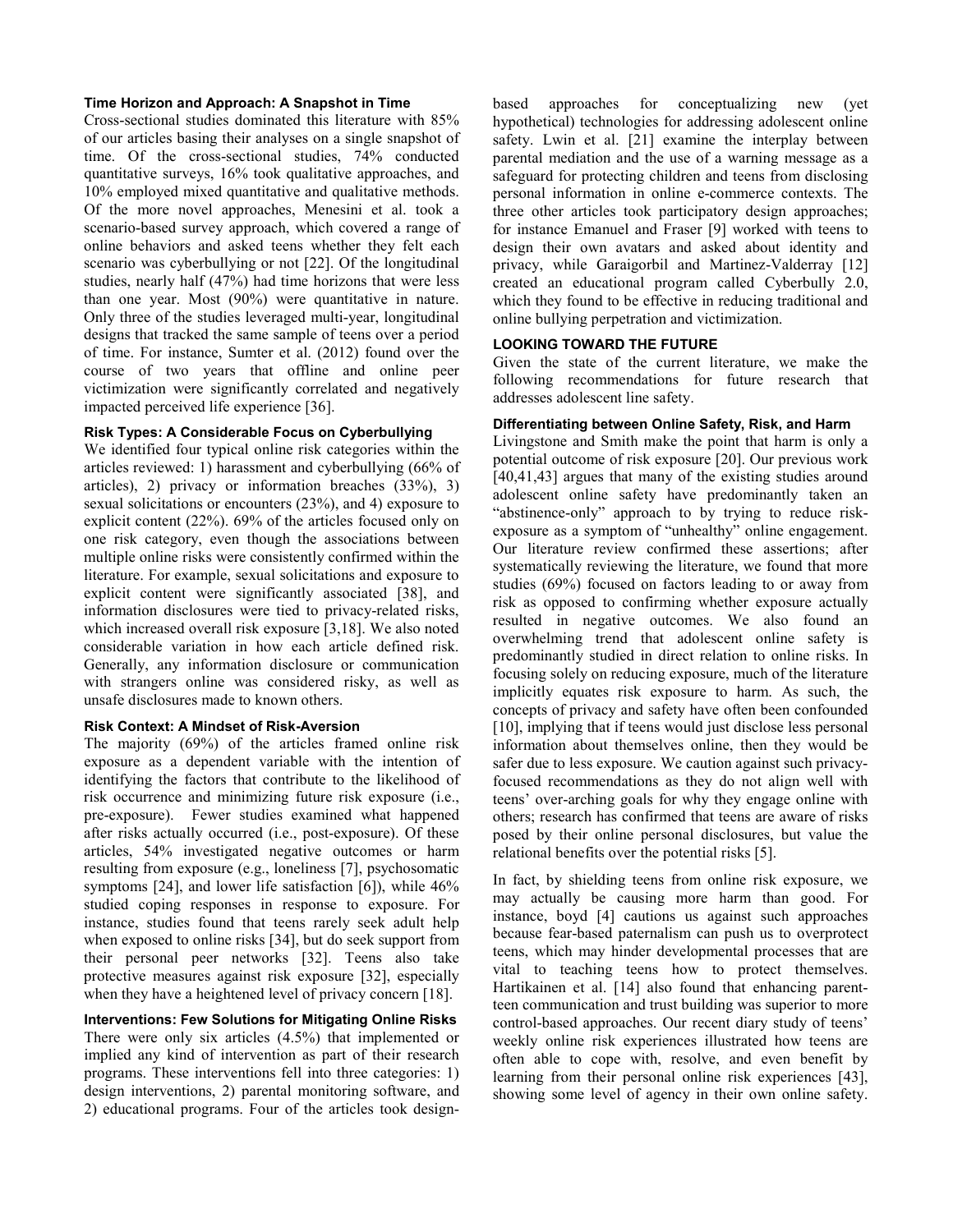Yet, existing technology-based solutions have been overly focused on designs that increase parental control to reduce risk exposure instead of cultivating teen self-awareness, impulse control, and risk-coping skills [39]. We recommend that future research move away from predominantly risk-adverse perspectives of adolescent online safety to ones that are more aligned with developmental psychology, acknowledging that some level of risk is actually a healthy part of adolescent developmental growth [2].

# **Diversifying Our Ways of Knowing**

There are a number of suggestions we can make for building upon and deepening the current body of knowledge on adolescent online safety as it relates to HCI and interaction design. First, we must diversify our "ways of knowing" [27] by using different approaches for understanding the problem-space and arriving at new, usercentered solutions. For instance, only 5% of the research in our sample studied online safety and risks multi-nationally. We urge that multi-national coalitions should work together to conduct studies across adolescent populations in different countries and with diverse cultures to design sociotechnical systems or features that promote online safety from a more global perspective. Given the wealth of cross-sectional, quantitative survey studies, it would be reasonable at this point to conduct a formal meta-analysis [16]. Statistically consolidating various inferential findings would help HCI researchers and interaction designers pinpoint ways in which we can influence positive behaviors through design.

Other ways to expand our formative knowledge to better inform design would be to conduct more longitudinal studies that span distinct developmental stages of adolescence, such as transition periods from early adolescence to mid-adolescence [33], so that we can design solutions that align with the developmental needs of our users. Additionally, more studies that involve the cooccurrence of multiple risk types should be conducted to better understand how they are intertwined. This is of particular importance in regards to information disclosures, which has been shown to act as a "gateway" risk behavior that led to exposure to other, more serious types of risks, such as sexual solicitation [25] and cyberbullying [23]. By distinguishing what types of disclosures are most prone to severe risk exposure, we may be able to design targeted solutions that nudge teens to make more informed online disclosures [37], as opposed to setting an unrealistic goal of limiting all information sharing by teens online.

We also need to address an obvious dichotomy in how we tend to view teens and subsequently use them to inform our research. Ironically, adolescent online safety research is often motivated by the assertion that teens are inherently risk-seeking and lack the maturity to make well-informed decisions [5]; thus, we cannot trust teens to protect themselves from online risks [18]. Yet, as researchers, we have heavily relied on teens (83% of the articles) as the

experts who provide the empirical evidence in which we base our conclusions. We should reflect on whether or not we should be concerned about the validity of relying so heavily on the self-reports of teens. We should also consider triangulating our results by incorporating benchmarks to calibrate teens' perceptions with their actual behavior [35]. Only a few studies collected unobtrusive data that captured teens' actual behaviors, such as publicly available social media posts [8] and profiles [29], while no studies have delved into the private or semi-private behaviors of teens in online contexts.

Overall, we argue that teens *should* be given more agency when it comes to their online safety – not only in understanding their behaviors to inform design (i.e., formative evaluations) but, more importantly, within the design solutions that serve to protect teens (e.g., participatory design). However, we also recommend that more nuanced approaches, such as those suggested by Poole and Peyton [28] (e.g., observation, videography, and video collages) should be incorporated to create a more holistic understanding of teens' online practices prior to designing potential solutions. Future research should also take into account the viewpoints of other key stakeholders (e.g., peers, parents, teachers, or counselors) to understand their goals and values [11], which will likely need to be reconciled with those of teens [39]. Finally, future work may assess how the current knowledge regarding adolescent online safety and risks applies to younger children, as they are also engaging with technology.

# **CONCLUSION**

The literature has come a long way in helping us better understand the *phenomena* around adolescent online safety and risks. Yet, while risk is an integral part of safety, we argue for more emphasis on adolescent online *well being* as we move forward (**Figure 1** bullets in green). By shifting the discourse from preventing online risks to maximizing the benefits teens can garner from of online engagement,



**Figure 1: HCI & IDC Research Contributions**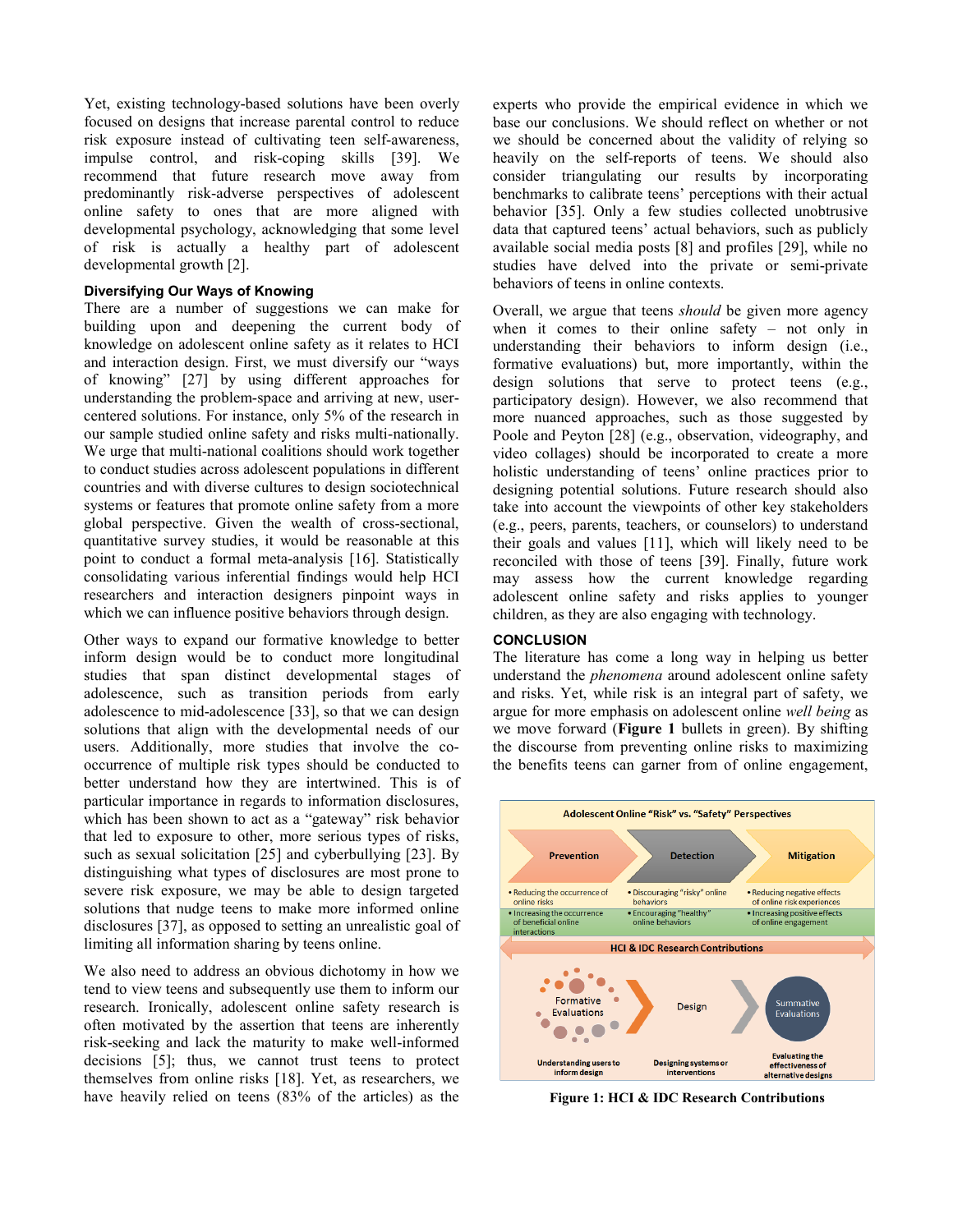we can start building more realistic solutions that benefit, not just protect, teens. Finally, moving beyond formative evaluations that inform design, to novel design interventions and summative evaluations of existing or new designs [15] would serve to effectively change the status quo of adolescent online safety, which is where we argue that HCI researchers and interaction designers can make the most profound contributions moving forward (**Figure 1**). By iteratively designing real solutions across the spectrums of online risk and safety, we will be able to not only develop a deeper, empirical understanding of adolescents as end users, but also provide viable solutions that empower teens to positively engage with and through technology, take some risks, and remain safe from undue harm.

# **ACKNOWLEDGEMENTS**

This research was supported by the U.S. National Science Foundation, under grant CNS-1018302. Any opinion, findings, and conclusions or recommendations expressed in this material are those of the authors and do not necessarily reflect the views of the U.S. National Science Foundation.

#### **REFERENCES**

- 1. Tawfiq Ammari, Priya Kumar, Cliff Lampe, and Sarita Schoenebeck. 2015. Managing Children ' s Online Identities : How Parents Decide what to Disclose about their Children Online. 1895–1904.
- 2. Diana Baumrind. 1987. A developmental perspective on adolescent risk taking in contemporary America. *New directions for child development*, 37: 93–125.
- 3. Ina Blau. 2014. Comparing online opportunities and risks among Israeli children and youth Hebrew and Arabic speakers. *New Review of Hypermedia and Multimedia* 20, 4: 281–299.
- 4. danah boyd. 2014. *It's complicated: The social lives of networked teens*. Yale University Press.
- 5. Jo Bryce and James Fraser. 2014. The role of disclosure of personal information in the evaluation of risk and trust in young peoples' online interactions. *Computers in Human Behavior* 30: 299–306.
- 6. Mary Callaghan, Colette Kelly, and Michal Molcho. 2015. Exploring traditional and cyberbullying among Irish adolescents. *International Journal of Public Health* 60, 2: 199–206.
- 7. Bolin Cao and Wan-Ying Lin. 2015. How do victims react to cyberbullying on social networking sites? The influence of previous cyberbullying victimization experiences. *Computers in Human Behavior* 52: 458– 465.
- 8. Munmun De Choudhury. 2015. Anorexia on Tumblr: A Characterization Study. 43–50.
- 9. Lia Emanuel and Danaë Stanton Fraser. 2014. Exploring physical and digital identity with a teenage cohort. 67– 76.
- 10.Yang Feng and Wenjing Xie. 2014. Teens' concern for privacy when using social networking sites: An analysis of socialization agents and relationships with privacy-

protecting behaviors. *Computers in Human Behavior* 33: 153–162.

- 11.Batya Friedman, Peter H. Kahn, and Alan Borning. 2002. *Value Sensitive Design: Theory and Methods*. Retrieved from http://faculty.washington.edu/pkahn/articles/vsd-theorymethods-tr.pdf
- 12.Maite Garaigordobil and Vanesa Martínez-Valderrey. 2015. Effects of Cyberprogram 2.0 on" face-to-face" bullying, cyberbullying, and empathy. *Psicothema* 27, 1: 45–51.
- 13.Kilem L. Gwet. 2014. *Handbook of Inter-Rater Reliability, 4th Edition: The Definitive Guide to Measuring The Extent of Agreement Among Raters*. Advanced Analytics, LLC.
- 14.Heidi Hartikainen, Netta Iivari, and Marianne Kinnula. 2016. Should We Design for Control, Trust or Involvement?: A Discourses Survey About Children's Online Safety. In *Proceedings of the The 15th International Conference on Interaction Design and Children* (IDC '16), 367–378.
- 15.H. Rex Hartson, Terence S. Andre, and Robert C. Williges. 2001. Criteria For Evaluating Usability Evaluation Methods. *International Journal of Human– Computer Interaction* 13, 4: 373–410.
- 16.J. P. Ioannidis and J. Lau. 1999. Pooling research results: benefits and limitations of meta-analysis. *The Joint Commission Journal on Quality Improvement* 25, 9: 462–469.
- 17.ISTTF. 2008. *Enhancing Child Safety and Online Technologies*. Harvard University's Berkman Center for Internet and Society. Retrieved from http://cyber.law.harvard.edu/sites/cyber.law.harvard.edu /files/ISTTF\_Final\_Report.pdf
- 18.Haiyan Jia, Pamela Wisniewski, Mary Beth Rosson, and John M Carroll. 2015. Risk-taking as a Learning Process for Shaping Teen ' s Online Information Privacy Behaviors. 583–599.
- 19.Qing Li. 2008. A cross-cultural comparison of adolescents' experience related to cyberbullying. *Educational Research* 50, 3: 223–234.
- 20.Sonia Livingstone and Peter K. Smith. 2014. Annual Research Review: Harms experienced by child users of online and mobile technologies: the nature, prevalence and management of sexual and aggressive risks in the digital age. *Journal of Child Psychology and Psychiatry* 55, 6: 635–654.
- 21.May Lwin O., Andrea J. S. Stanaland, and Anthony D. Miyazaki. 2008. Protecting children's privacy online: How parental mediation strategies affect website safeguard effectiveness. *Journal of Retailing* 84, 2: 205– 217.
- 22.Ersilia Menesini, Annalaura Nocentini, Benedetta Emanuela Palladino, Ann Frisén, Sofia Berne, Rosario Ortega-Ruiz, Juan Calmaestra, Herbert Scheithauer, Anja Schultze-Krumbholz, Piret Luik, Karin Naruskov, Catherine Blaya, Julien Berthaud, and Peter K. Smith.